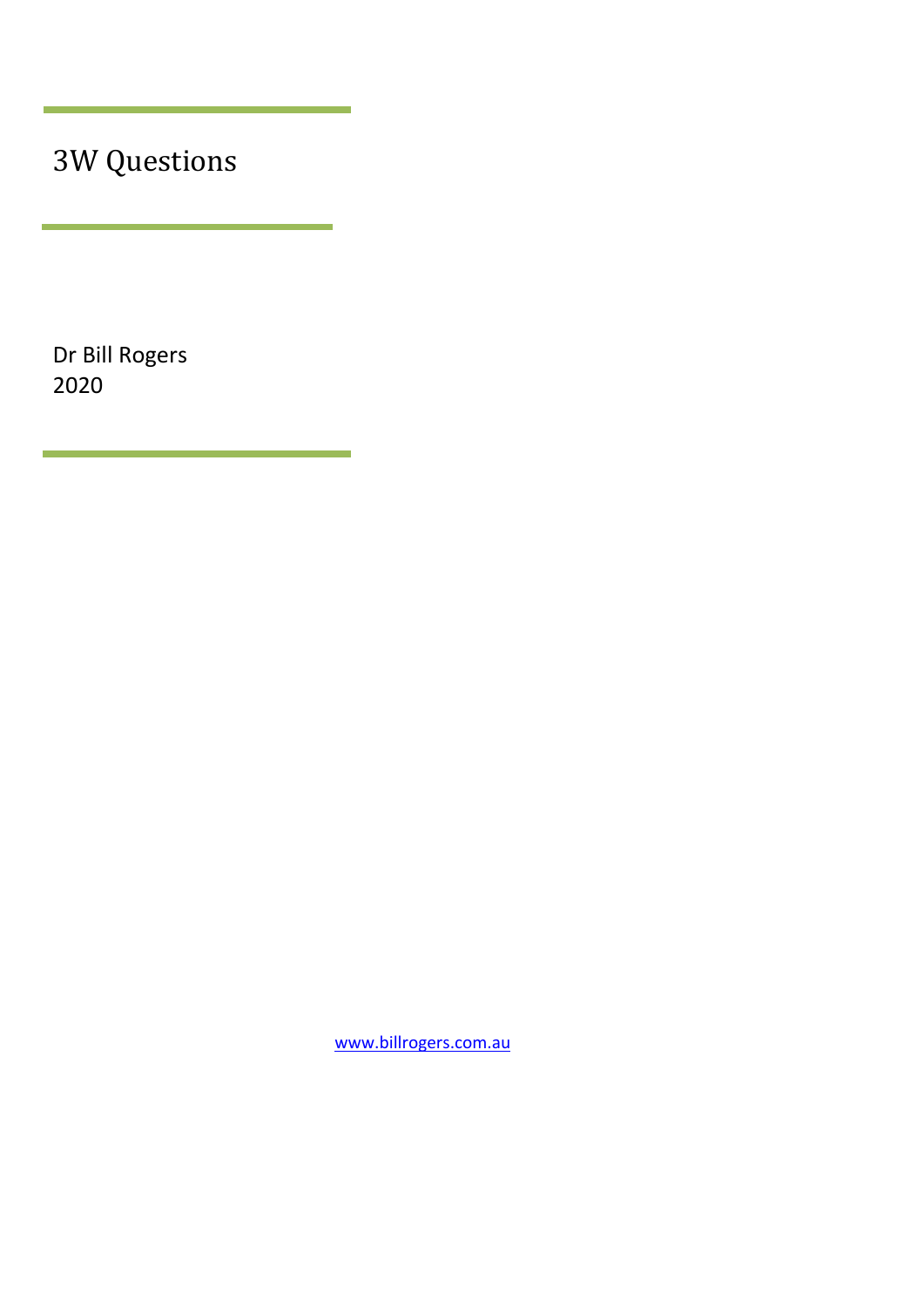

## **OUR CLASS!**

## Please record your answers on a separate sheet. Thanks!

- So :
- 1. What's working well in our class? What things (activities and the way we run things) work well in our class and why?
- 2. What's not working well and why? Anything upsetting you? Why? (If personal, put it in writing).
- 3. What are some things we can change? How?

Let's discuss together.

Let's make a plan for action :

- a Things we can start soon.
- b Things that will take a bit longer.
- c How we'll do it.